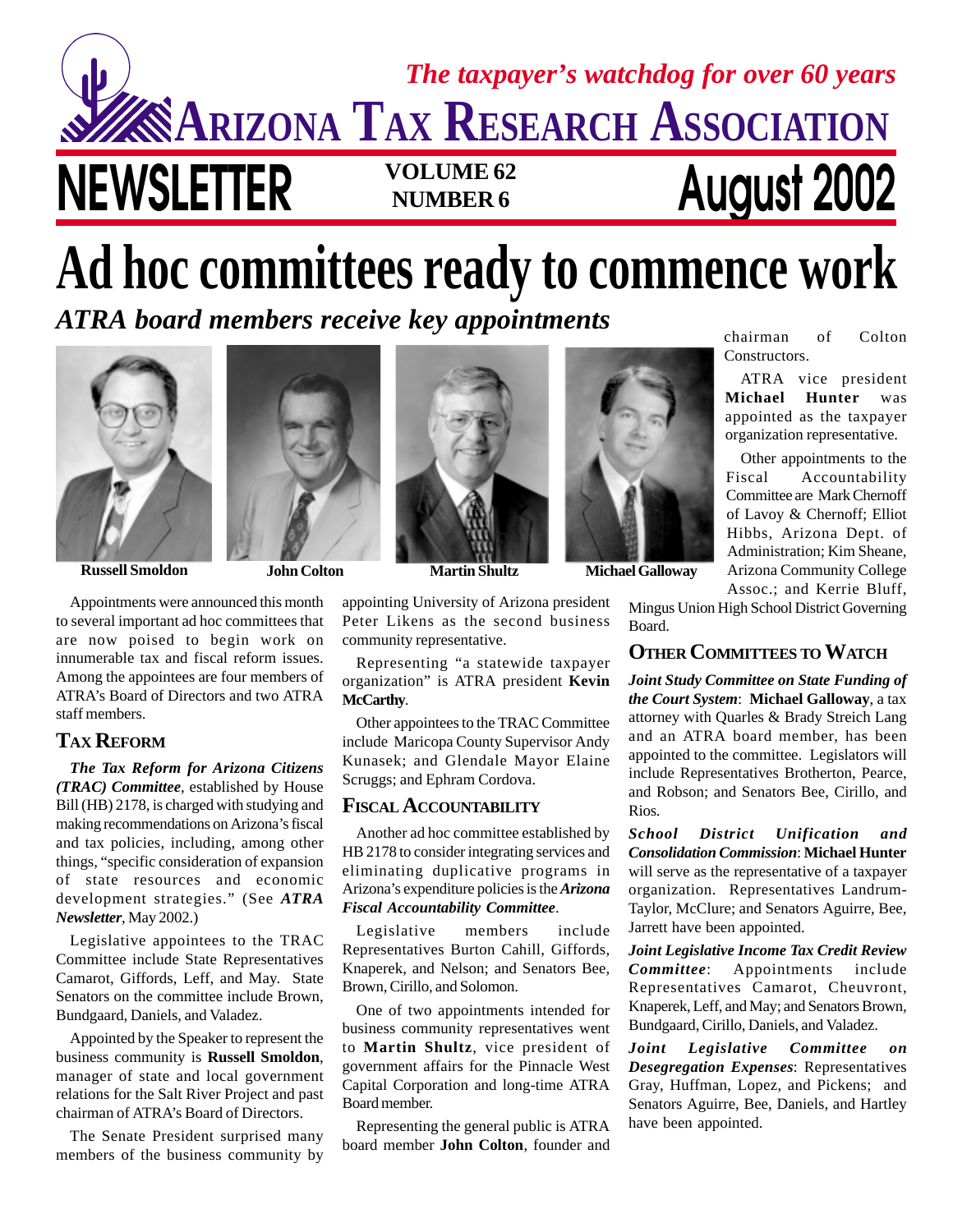# **WHO'S IN CHARGE HERE?**

### *School districts ignore recent legislative reform efforts, exacerbate state budget crisis*

Two recent developments, following almost immediately upon legislative reform efforts, demonstrate clearly just how exposed taxpayers and the state general fund are as a result of unlimited taxation authority provided to many school districts.

ATRA has been telling lawmakers for years that Arizona's school public finance system is broken. State laws intended to achieve and maintain equity in the treatment of taxpayers and pupils are contradicted by other state laws that permit, even encourage, inequity and a lack of accountability.

In the years that followed Arizona's efforts 20 years ago to equalize public school funding, legislative action and inaction have resulted in a system that leaves taxpayers and the state general fund exposed to unequal, uncontrolled, and duplicative public school spending.

Meanwhile, the system allows pupils and teachers in some districts to be funded at levels often far below those in other districts.

While ATRA has had considerable success reforming several areas of school finance, recent property tax increases by school districts for excess utilities and desegregation, despite laws intended to rein in these out-of-control areas of taxation and spending, should provide a wake up call to lawmakers and taxpayers that much more work needs to be done.

### *How the State's efforts to cap excess utilities resulted in \$13.4 million more of it*

Part of Legislature's strategy to balance the fiscal year (FY) 2003 budget during the last regular session included an effort to place a two-year cap on school districts' ability to increase their budgets for excess utilities. It did so to protect the state general fund from increases in the subsidies it pays to school districts for the 35% "homeowner rebate" and, in some instances, the one-percent constitutional cap on primary property taxes.

"Excess utilities" refers to a statutory formula that determines the amount a district spends on utilities (heating, cooling, electricity, telephone, etc.) in proportion to what it spent in 1985. Any utilities expenses in excess of that amount (thus excess utilities) result in what amounts to a budget override funded by primary property taxes without a voter approval requirement.

Proposition 301 enacted laws that, after FY 2009, eliminates the ability for school districts to exceed their budget limits and levy property taxes for excess utilities.

#### **BUDGETED EXCESS UTILITIES FY 01 TO FY 03 \$81.2 M**



However, Prop. 301 did not cap excess utilities or phase it out. Meanwhile, budgeted excess utilities expenditures increased from \$60.7 million in FY 2001 to \$67.8 million in FY 2002.

The Legislature's decision to place a two-year cap on excess utilities was a direct result of ATRA's support for legislation during the last two sessions to cap excess utilities budgets at current levels.

A fiscal note from the Joint Legislative Budget Committee (JLBC), assuming a two-year average growth of 8.5%, pegged the FY 2003 savings at \$1,077,100 and the FY 2004 savings at \$2,245,800. These figures represent projected amounts the state would have had to pay (without the freeze) to school districts in "additional state aid" because of the 35% homeowner rebate and the constitutional onepercent cap on homeowner property taxes.

However, legislation requiring the needed cap did not address the fact that districts can revise their budgets in certain areas prior to a May 15 deadline. It did not take long for school district lobbyists to spread the word about the loophole. ATRA informed lawmakers that the revisions were taking place, as well as their impact on the budget they were about to adopt. Although adequate time existed to close the loophole, efforts to amend the legislation were unsuccessful.

Data from the Arizona Department of Education (ADE) shows that net changes to budgeted excess utilities during FY 2001 totaled \$3.8 million. This year, school district budgeted expenditures for excess utilities increased 19.8% over the \$67.8 million the Legislature intended as the cap. In all, school districts increased excess utilities by \$13.4 million for a grand statewide total of \$81.2 million.

See *School districts* on page 3

| <b>ARIZONA TAX RESEARCH ASSOCIATION</b>  | Published 10 times annually by the Arizona Tax Research Association,       | 1814 W. Washington Street | WAS |
|------------------------------------------|----------------------------------------------------------------------------|---------------------------|-----|
|                                          | a nonprofit organization whose purpose is to promote efficiency and        | Phoenix, Arizona 85007    |     |
| Kevin J. McCarthy President              | economy in Arizona government and reductions at all levels. Permission     | $(602)$ 253-9121          |     |
|                                          | to reprint is granted to all publications giving appropriate credit to the | FAX (602) 253-6719        |     |
| Jennifer Schuldt Senior Research Analyst | Arizona Tax Reseach Association.                                           | www.arizonatax.org        |     |
| Carmen Florez-LuceroOffice Manager       | Serving Arizona's taxpayers since 1940.                                    | kmccarthy@arizonatax.org  |     |

**2**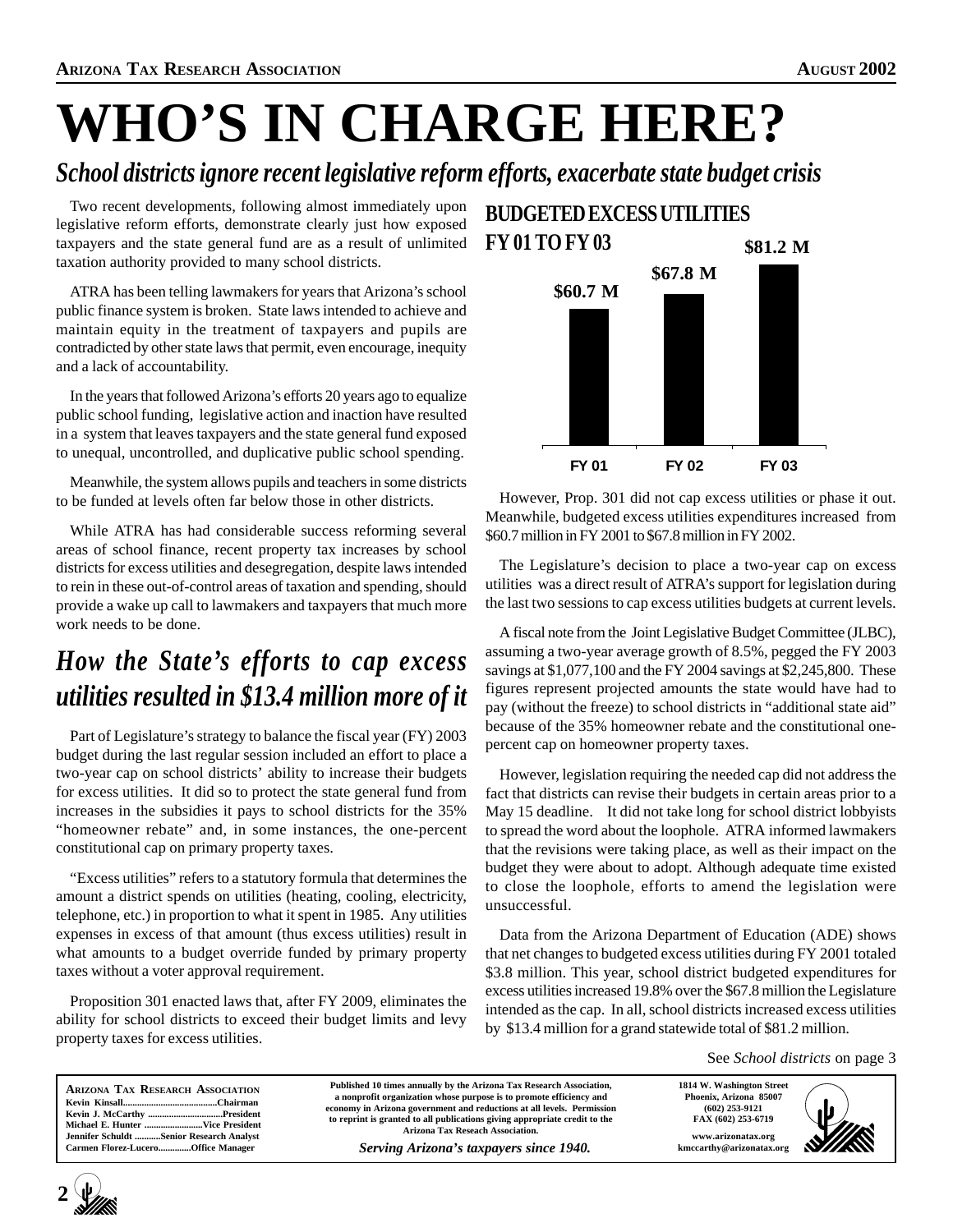# **School districts resist reforms**

*Continued from page 2*

## *How PUHSD exceeded its legally allowable property tax levy and nobody had the authority to stop it*

On August 19, the Maricopa County Board of Supervisors adopted a primary property tax levy for the Phoenix Union High School District (PUHSD) that is nearly \$2.3 million higher than is authorized by state law. The amount had also been disallowed by ADE.

ATRA requested that the county school superintendent's office and the board of supervisors exclude from PUHSD's primary rate the amount associated with the \$2.3 million. Here's the story.

On April 24, 2002, Governor Hull signed into law House Bill (HB) 2550 (Laws 2002, Chapter 68), which placed a two-year freeze on school districts' authority to increase their budgeted expenditures for desegregation. The Legislature passed this bill in part to hold expenditures constant while they examine this complex and controversial issue. Lawmakers also, however, relied upon the passage of HB 2550 to achieve a state general fund savings of \$4.8 million for FY 2003 and \$10.1 million in FY 2004. These estimated savings are based on the state not having to pay the homeowner rebate and one-percent cap costs associated with increases in desegregation levies.

On May 2, PUHSD revised their FY 2002 budget, increasing budgeted desegregation capital expenditures by \$2,260,577 to \$5,217,927. Thus, the total budgeted desegregation expenditures (M&O and capital combined) went from \$46,440,079 to \$48,700,656.

On June 18, ADE informed PUHSD by letter that "Arizona Revised Statute does not provide for an increase of budgeted desegregation expenditures after the adoption of the budget." ADE further informed PUHSD that "The increase has been disallowed."

On June 27, PUHSD adopted their FY 2003 budget in which the budgeted desegregation expenditures include the increased amount from the May 2 revision.

On July 15, a letter from ADE's Associate Superintendent, Scott Thompson, again confirmed the Department's position that the increase would not be allowed.

In summary, PUHSD did not have statutory authority to increase its desegregation expenditures after the original adoption of the FY 2002 budget. In addition, the freeze enacted by HB 2550 was based on originally adopted FY 2002 budgets. Therefore, the amounts budgeted for desegregation in FY 2003 cannot legally exceed the amounts originally adopted in FY 2002.

Demonstrating a serious gap in accountability for school tax levies, ADE, the county school superintendent and the county attorney all told ATRA that they had no authority to stop the illegal levy.

This increase resulted in an unanticipated impact on the state general fund. But more importantly, allowing PUHSD to levy this additional \$2.3 million resulted in a tax rate approximately 6 cents higher than it should have been under the law. It may be argued by some that monies levied in excess of what districts can spend are returned to taxpayers in subsequent years when unspent excess monies are used to reduce tax rates. However, such circumstances frequently do not result in taxpayers being made whole, for a variety of reasons. The best policy is for taxing authorities to levy, as accurately as possible, the correct amount necessary to fund government operations within legal restrictions.

In its broad outlines, Arizona's school finance system is premised upon the existence of some legal restrictions to school district taxing authority. Yet time and time again school districts demonstrate to taxpayers that the notion of any such restrictions is an illusion. Even when state lawmakers attempt to limit school district access to property taxes and the general fund, as these cases show, they are

unable to do so.

Agencies at the state and county level certainly exist to extract taxes from their citizens. What conclusions are taxpayers to reach if those same agencies cannot ensure that the appropriate taxes are being levied by local taxing authorities?

*Michael Hunter*

## *Attention ATRA Members*

**ATRA's** *2002 Property Tax Rates and Assessed Values* **book will be available soon. Please provide your name and mailing address by mail, fax or e-mail by September 30, 2002, to receive your copy as part of our bulk mailing. The cost for non-members is \$20.00. Members receive the book free of charge. Requests for mailings after that date will require an additional S&H payment of \$5.00.**

| Mail: 1814 W. Washington, Phoenix AZ 85007 |  |                     |  |  |  |  |
|--------------------------------------------|--|---------------------|--|--|--|--|
| E-mail: clucero@arizonatax.org             |  | FAX: (602) 253-6719 |  |  |  |  |